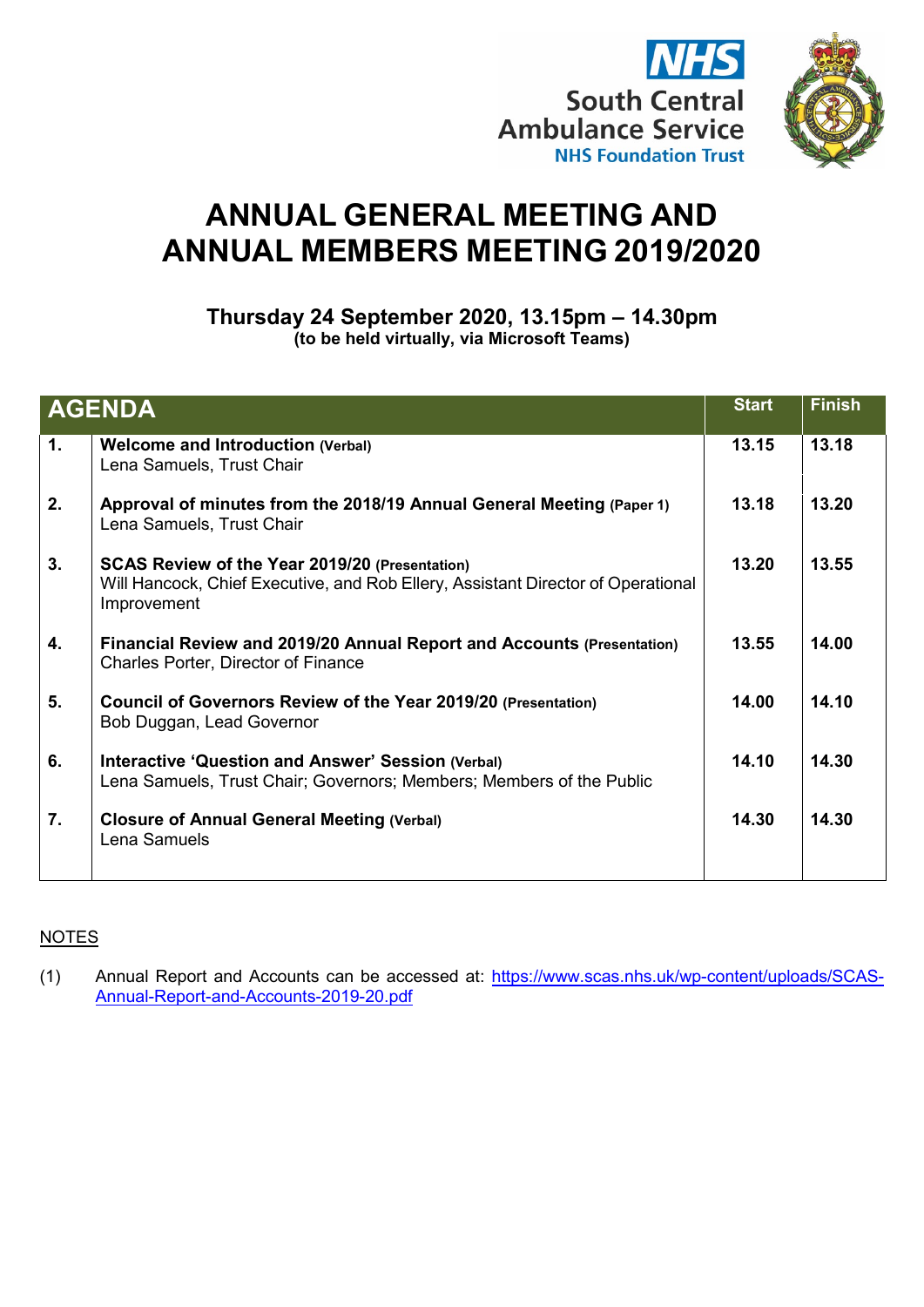



# **PAPER 1**

**Unconfirmed minutes of the South Central Ambulance Service NHS Foundation Trust 2018/19 Annual General Meeting held on 26 September 2019 at The Highpoint Venue, Southampton, Hampshire**

## **Present**

Lena Samuels (Chair); Sumit Biswas (NED) - part; Les Broude (NED); Nigel Chapman (NED); Mike Hawker (NED); Anne Stebbing (NED); Will Hancock (Chief Executive); John Black (Medical Director); Paul Kempster (Chief Operating Officer); Mike Murphy (Director of Strategy and Business Development); Charles Porter (Director of Finance); Melanie Saunders (Director of Human Resources and Organisational Development); Professor Helen Young (Director of Patient Care and Service Transformation)

## **In attendance**

Steve Garside (Company Secretary); Gillian Hodgetts (Deputy Director of Communications and Marketing)

## **Apologies**

Priya Singh (NED)

## **Governors (7/23)**

Richard Coates (Hampshire); Bob Duggan (Buckinghamshire/Lead); Jim Dunderdale (Staff); Frank Epstein (Berkshire); Colin Godbold (Berkshire); Chas McGill (Hampshire); Tony Nicholson (Hampshire)

## **Trust Public Members/Members of the public (1)**

Mr Colin Hill, Berkshire

## **Members of staff/other (5)**

Steve Dawson (Staff); Louisa Humphrey (Staff); Jill Lanham (Staff); Dame Ruth Carnall (Carnall Farrar); Bev Evans (Carnall Farrar)

\_\_\_\_\_\_\_\_\_\_\_\_\_\_\_\_\_\_\_\_\_\_\_\_\_\_\_\_\_\_\_\_\_\_\_\_\_\_\_\_\_\_\_\_\_\_\_\_\_\_\_\_\_\_\_\_\_\_\_\_\_\_\_\_\_\_\_\_\_\_\_\_\_

## **ANNUAL GENERAL MEETING**

## **AGM18-19/01 - Chair's Welcome and Introduction**

The Chair welcomed all to the 2018/19 Annual General Meeting, noting that the aim was to provide an overview of the key elements of the Annual Report. She highlighted, from a personal perspective, a number of key pieces of work undertaken during the year which had been particularly valuable for the Trust:

- values-based behaviour frameworks had been developed, introduced and embedded (e.g. through appraisal processes) throughout the Trust
- a new SCAS Leadership programme had been rolled-out as part of the Trust's Organisational Development Strategy, and the Council of Governors had also participated in a fairly unique externally facilitated development programme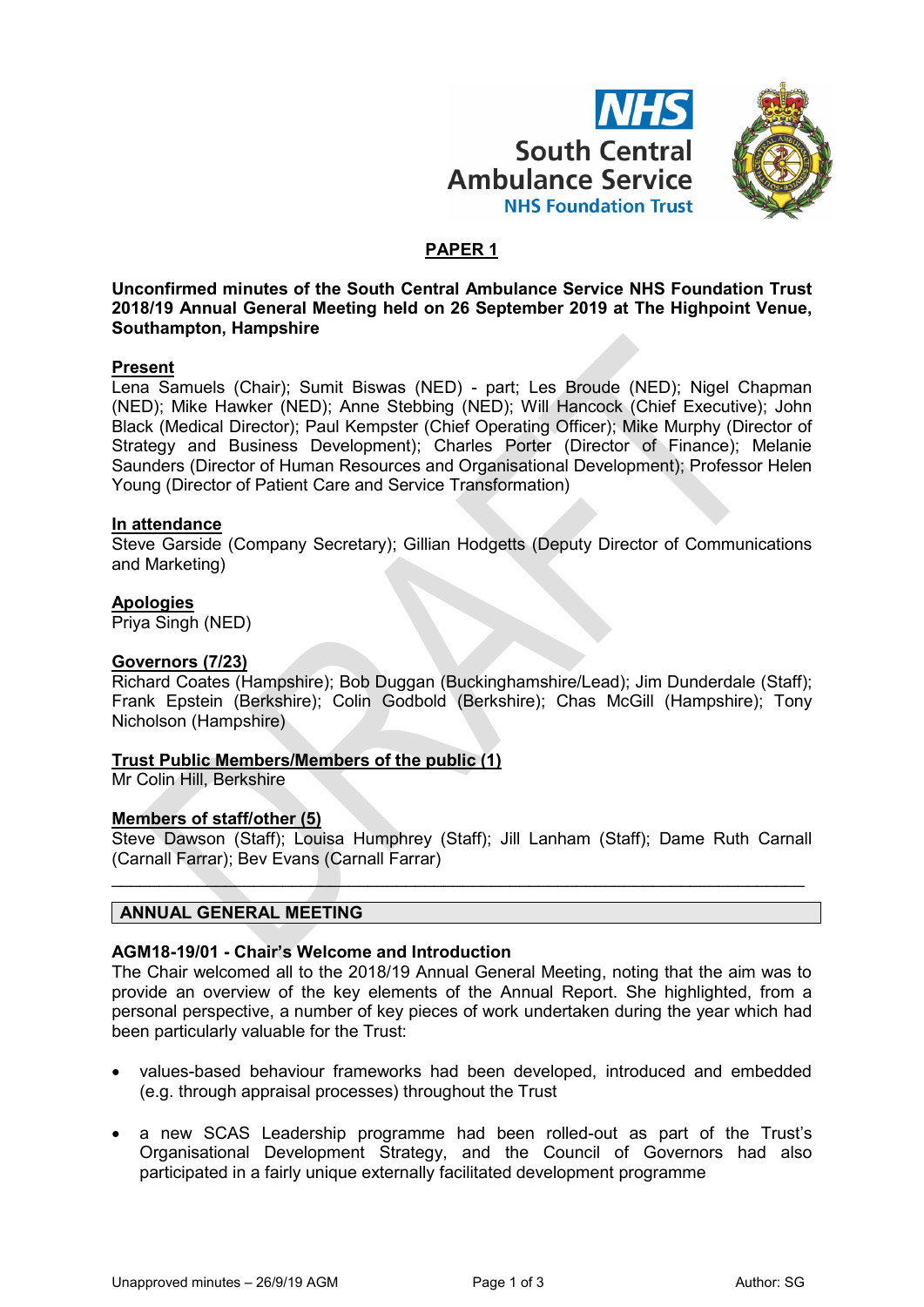The Chair commended the Board, Executive Team and Trust staff for their work during 2018/19 and also thanked the Council of Governors and Lead Governor for their support and commitment to the CoG development programme

## **AGM18-19/02 – Minutes from the 27 September 2018 Annual General Meeting**

The minutes of the 2017/18 Annual General Meeting were APPROVED without amendment.

## **AGM18-19/03 – SCAS Review of the Year 2018/19, including What We've Delivered for Patients and Staff**

The Chief Executive presented some background information on the Trust, noting that:

- SCAS experienced 7,200 patient contacts per day, equating to one every twelve seconds
- 900,000 patients were (appropriately) signposted away from emergency pathways by SCAS last year, reflecting the positive contribution the Trust was making to the whole urgent and emergency care system
- Saturday morning represented SCAS' busiest time of the week, with a call every eight seconds on average
- SCAS worked with 149 clinical commissioning groups in total in delivering its Patient Transport Service (PTS)
- each month SCAS PTS vehicles covered an average of 890,000 miles

The Chief Executive discussed the Trust's current strategy, its goals and strategic themes, and the values that staff exhibited in delivering their work (teamwork, innovation, professionalism and caring).

The Chief Executive highlighted the Trust's key achievements and successes in 2018/19, noting that having the focal point of a Freedom to Speak-Up Guardian to look into concerns raised by staff was hugely beneficial to him.

Finally, the Chief Executive expressed his gratitude to those members of staff who had attended the Board day to showcase some of their work; this had included health and wellbeing, Freedom to Speak-Up, Urgent Care Pathways, and Global Digital Exemplar.

\*\*\*\*\*

Focusing on examples of how the Trust had specifically supported both patients and staff during 2018/19, Charles Porter, John Black and Melanie Saunders presented an overview of the Trust's work on digital, Urgent Care Pathways, and health and well-being {*presentation available on the Trust's public website}.*

In relation to health and well-being, the Chair noted that the Chief Executive was hoping to involve the Trust's Governors in his next leadership challenge, having recently undertaken two major cycle rides with other staff members to raise money for the SCAS Charity.

## **AGM18-19/04 – Financial Review including presentation of the 2018/19 Annual Report and Accounts**

Charles Porter presented an overview of the Trust's financial results for 2018/19, as well as highlighting a number of successful major estates projects.

## **AGM18-19/05 – Council of Governors Review of the Year 2018/19**

Bob Duggan, current Lead Governor, delivered a presentation on the work of the Council of Governors during 2018/19. He expressed his gratitude to Barry Lipscomb, who had served